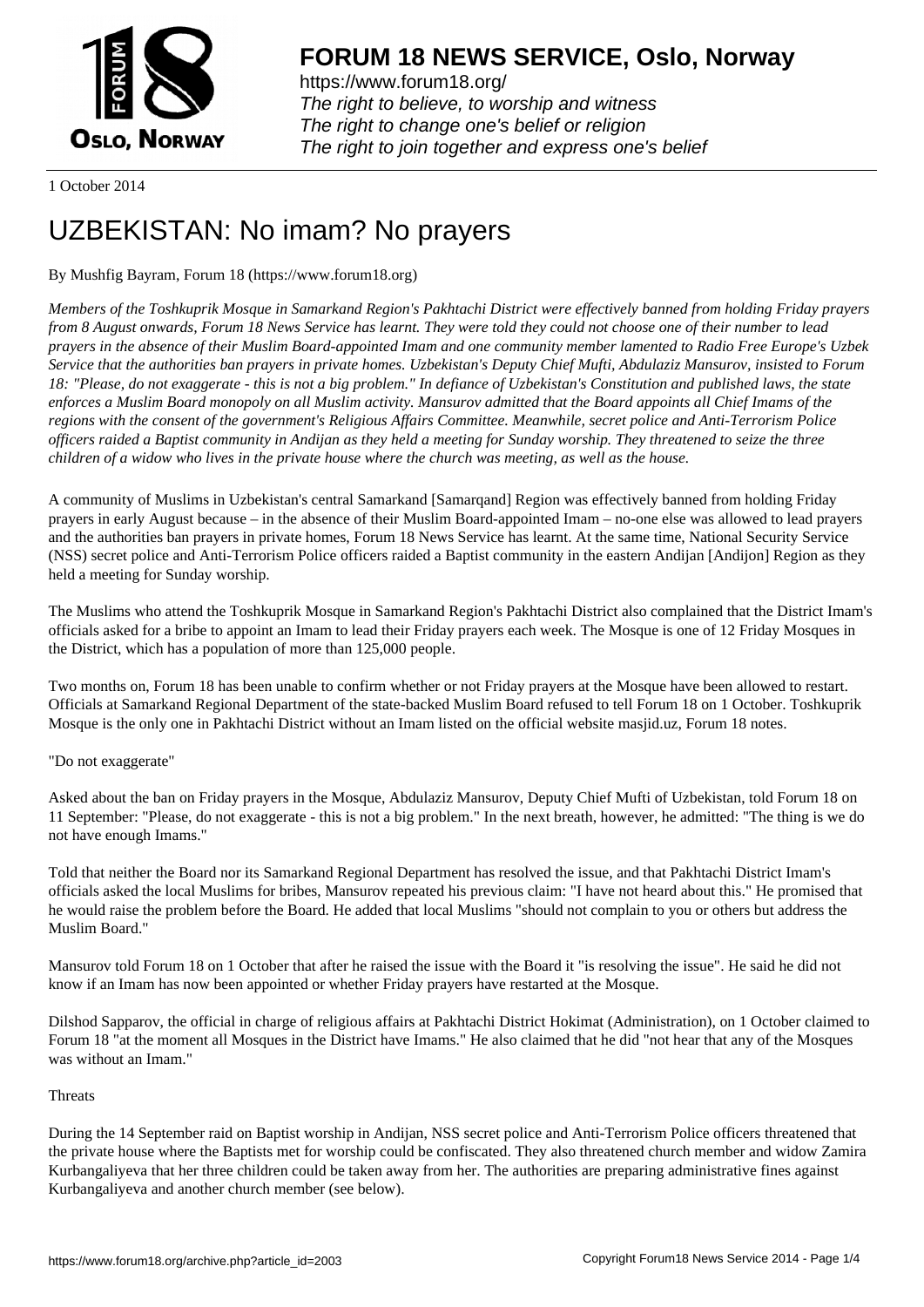meetings for worship or any other activity. Those who continue to exercise their right to freedom of religion or belief without state permission are subject to administrative or criminal punishment (see Forum 18's Uzbekistan religious freedom survey http://www.forum18.org/archive.php?article\_id=1862).

State-backed Muslim monopoly

Unlike with any other faith in Uzbekistan, the government imposes a state-backed monopoly – the Muslim Board – on the Islamic community. The Board alone has the right to seek state registration (and thus permission to exist) for mosque communities and it names all imams, though senior appointments – at least down to Regional level - require state approval.

Deputy Chief Mufti Mansurov told Forum 18 that all Chief Imams of the regions of Uzbekistan are appointed by the Muslim Board with the consent of the government's Religious Affairs Committee. The regional Imams then appoint all Imams in the Districts.

Forum 18 is not aware of any published law that requires state approval for naming of Regional Chief Imams.

This state interference in the Muslim community contradicts Article 61 of Uzbekistan's Constitution, which declares: "Religious organisations and associations are separate from the state and equal before the law. The state does not interfere in the activity of religious associations."

Friday prayers effectively banned

The last time Friday prayers were known to have been held at Toshkuprik Mosque in Samarkand Region's Pakhtachi District was on 1 August. The Mosque has about 70 regular attendees when Friday prayers are allowed.

An unnamed older Muslim man, a regular worshipper at the Mosque, complained to Radio Free Europe's Uzbek Service on 18 August that on 8 and 15 August their Mosque community could not perform their Friday prayers. He explained that while the Mosque's Imam was "away attending religious courses", the community was not allowed to name anyone else to lead prayers and so they could not take place.

The Muslim lamented that on those Fridays the local religious authorities and the District Chief Imam (name not given) had "not allowed" him and his fellow Muslims gathered in the Mosque to "select someone from our ranks to lead us in the prayers". Their Imam does "not even have a Deputy, and we were not appointed an interim Imam", the Muslim added.

The Chief Imam even "threatened that if they choose someone to lead the prayers then he will complain to the Prosecutor's Office." However, the Chief Imam's officials told the community that an "Imam can be appointed to lead the Friday prayers if the community agrees to pay 400,000 Soms for each Friday". (This represents 1,000 Norwegian Kroner, 130 Euros or 170 US Dollars at the inflated official exchange rate.)

The Muslim lamented that the community "cannot gather at homes" of the believers for Friday prayers since prayers are "only allowed in the cathedral Mosques according to the law".

Asked whether the Toshkuprik Mosque's Imam, who left for Tashkent in early August, is back in Pakhtachi, or who else is substituting for him in his absence, officials of Samarkand Regional Department of Uzbekistan's Muslim Board on 23 September referred Forum 18 to Zayniddin Eshankulov, Deputy Head of the Department. On the same day Eshankulov refused to talk to Forum 18. After introducing himself, he put the phone down as soon as he heard Forum 18's question. On 1 October he put the phone down as soon as Forum 18 reached him.

## Without an Imam

Usmon Mukhamadiyev, Secretary at the Muslim Board's Samarkand Regional Department, told Forum 18 on 11 September that Nurullo Islomov, Head of the Department, "is away in Tashkent running some errands." Mukhamadiyev confirmed to Forum 18 that the Mosque was without an Imam.

Asked why no one was leading Friday prayers in the Mosque, he told Forum 18 that the Imam was "attending courses in Tashkent, and no one is substituting at the moment." Asked why members of the community cannot choose one of their number, or have another Imam appointed to lead them in Friday prayers, he repeated his previous response.

Told about the local Muslims' complaint that the Pakhtachi District Imam's office asked them for bribes, Mukhamadiyev claimed to Forum 18 that "I have not heard this." Asked whether he did not think the effective ban on the community holding Friday prayers was a violation of the rights of local Muslims, he claimed, "I do not understand your question." Asked to whom else Forum 18 could speak about this Mukhamadiyev put the phone down.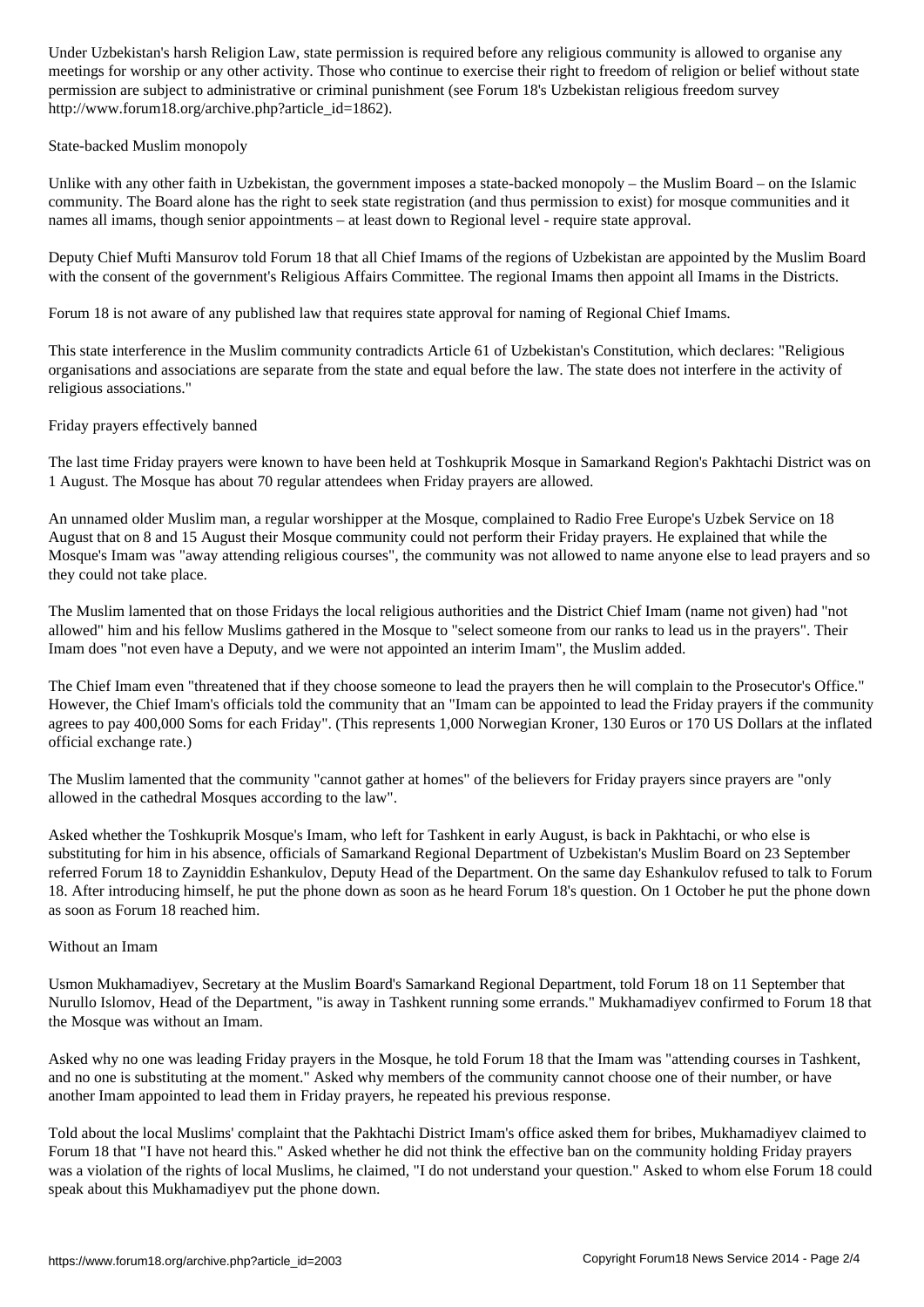claimed to Forum 18 on 11 September, "I have not heard" that the Muslims were asked for bribes to have an Imam for Friday prayers. Asked why then they had not been provided with an Imam, he claimed that his Committee "does not decide those issues," and referred Forum 18 to the Muslim Board. "Prayers and the appointment of Imams are the internal issues of the Board."

Told that neither the Board's Samarkand Department nor the Board itself had resolved the issue, and asked why the Committee did not raise this issue as a violation of the rights of the local Muslims, he again referred Forum 18 to the Muslim Board.

When Forum 18 asked why, under Uzbekistan's Religion Law, all mosques must register under the Muslim Board and why local Muslims have to depend on the central authorities even to be able to conduct Friday prayers, Khamdamov did not answer. He then put the phone down.

#### Police and secret police raid

Seven police and secret police officers raided the Sunday worship service on14 September of Baptists in Andijan, church members, who wished to remain unnamed for fear of further reprisals from the authorities, told Forum 18 on 20 September. The raid was led by Rahmonzhon Ulmasov, Chief of Andijan Anti-Terrorism Police, and Avazbek (last name not known) of Andijan Department of the NSS secret police.

The Baptists complained that at 9:30 am, the officers broke into the private home belonging to them, where a group of their fellow believers from the registered Baptist Church of Fergana arranged a worship service for them. The local Baptists do not have registration with the state.

The officers halted the service. They wrote down the names of nine Baptists as well as confiscated six New Testaments and eight Baptist songbooks. The officers threatened 47-year old Kurbangaliyeva that "they will take her children from her and put her in prison." She has lived in the house with her three children since her husband died seven years ago, church members told Forum 18. Before leaving, the officials also threatened the Baptists that "they will take away the home from them."

#### Will fines follow?

Three days later, on 17 September, officers Avazbek of the NSS secret police and Ulmasov of the Anti-Terrorism Police came to the Baptists again. They took Igor Milentyev and Kurbangaliyeva, both of whom were present at the worship service to the Andijan City Criminal Court. There they asked Judge Sardor Abdusattarov to fine them under Administrative Code Article 240, Part 1 and Article 184-2.

Article 240, Part 1 punishes "Carrying out of unauthorised religious activity, evasion by leaders of religious organisations of registration of the charter of the organisation, and the organisation and conduct of special children's and youth meetings, as well as vocational, literature and other study groups not relating to worship". Punishments range from fines of 50 to 100 times the minimum monthly wage to a short term in jail for up to 15 days.

Article 184-2 punishes: "Illegal production, storage, or import into Uzbekistan with a purpose to distribute or distribution of religious materials by physical persons". Punishments are a fine of between 50 and 150 times the minimum monthly wage, "with confiscation of the religious materials and the relevant means of their production and distribution".

#### No answers

"When Milentyev told the Judge that the case is fabricated, and that they are not familiar with what is in the case materials, and that they do not have a lawyer, the officers and the Judge were worried," Baptists told Forum 18. The Judge then referred the case back to the Police for further investigation. No subsequent hearings are known to have taken place.

Officer Ulmasov on 24 September confirmed the raid to Forum 18 but refused to explain why police and the secret police had raided the Baptists and threatened Kurbangaliyeva and the other church members. "I cannot talk about this case over the phone to you," he replied. "You need to write a letter to us and we will answer your questions." He declined to talk to Forum 18 further.

Calls to secret police Officer Avazbek on 24 September went unanswered.

Avazbek is also known for pressuring in 2013 Murot Turdiyev, an Andijan Protestant, to cooperate with the NSS secret police (see F18News 24 October 2013 http://www.forum18.org/archive.php?article\_id=1889).

Judge Abdusattarov's phones went unanswered on 24 September. (END)

For a personal commentary by a Muslim scholar, advocating religious freedom for all as the best antidote to Islamic religious extremism in Uzbekistan, see http://www.forum18.org/Archive.php?article\_id=338.